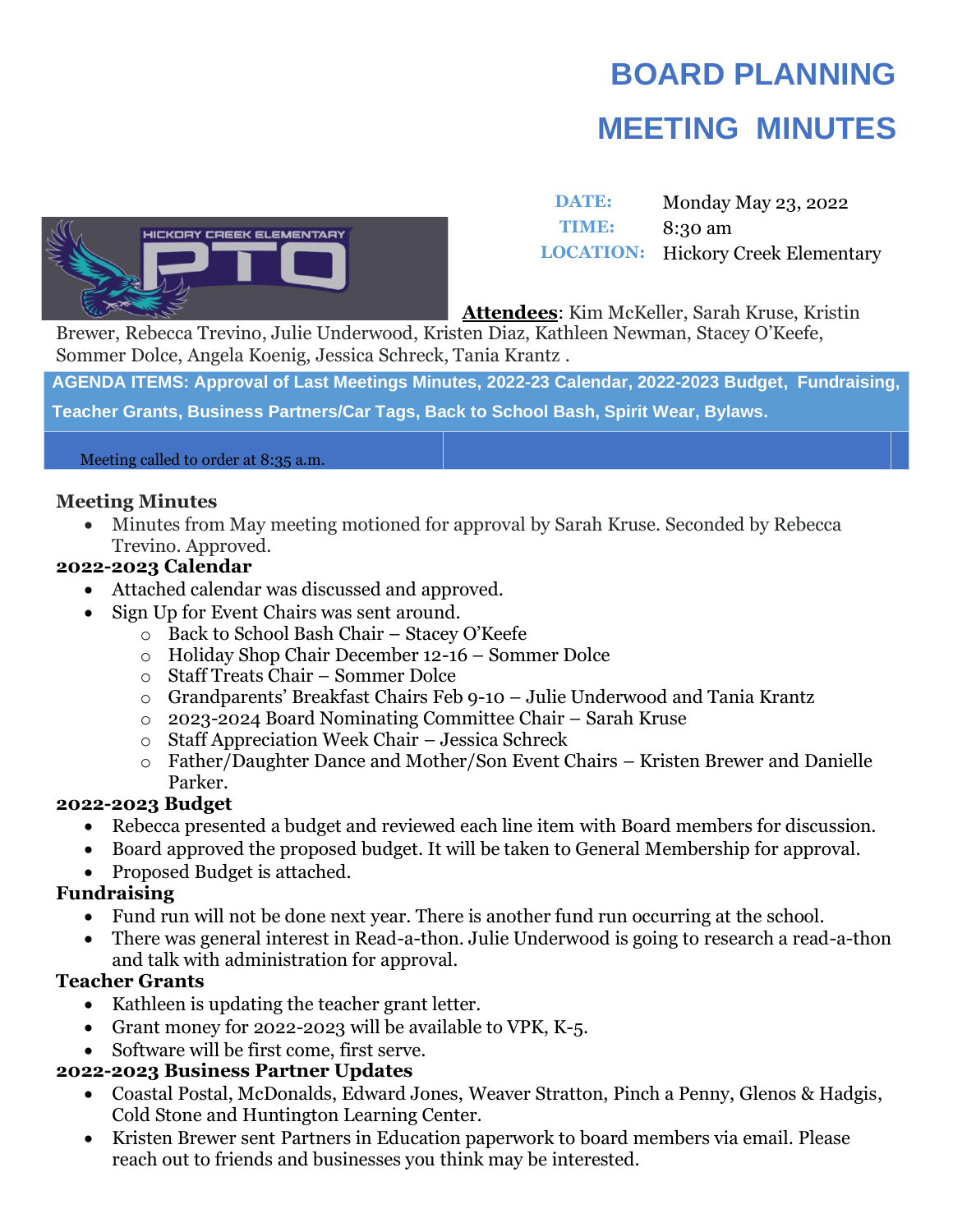# **BOARD PLANNING MEETING MINUTES**

### **Back to School Bash**

- Stacey O'Keefe will chair the committee
- We will have food trucks this year. All food trucks must have paperwork with the district.
- We would like to have the hawk rock painted for the event.
- PTO information will be available to all attendees.

### **Spirit Wear**

- Jessica Schreck is the Spirit Wear Chair.
- We will have teal and gray shirts. \$30 sweatshirts and \$18 t-shirts.
- She plans to have car decals and water bottles.

### **Bylaws**

- Bylaws must be reviewed this year for any changes.
- No updates are needed.

### **Motion to Adjourn Kristen 2nd motion Kim. Meeting adjourned at 10:20 am**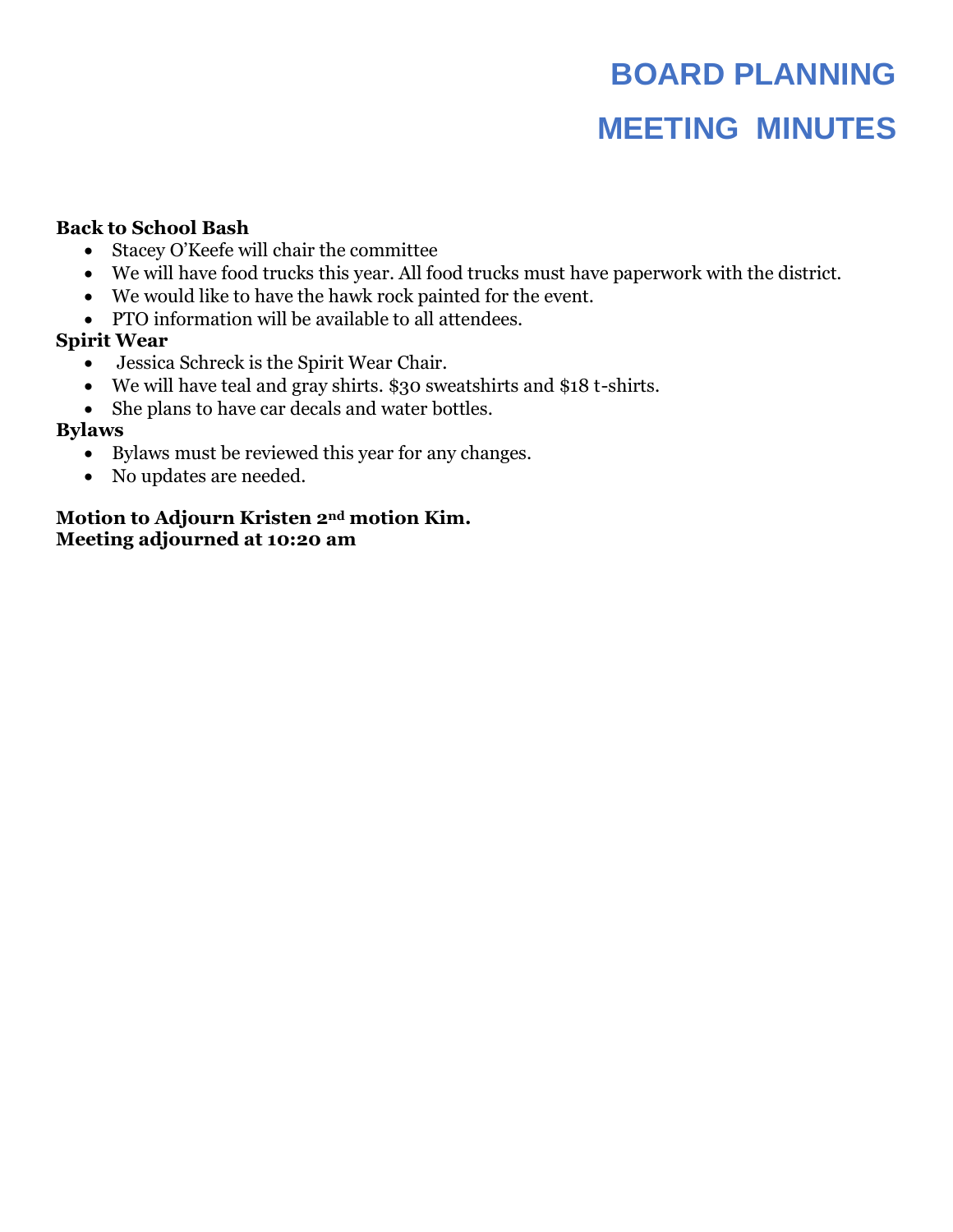# **2022/2023 Hickory Creek PTO Events**

### **August**

- Staff shirts
- Spirit Wear Sale at Meet the Teacher
- Royal Hawk Parking Spot drawing
- 17 Kindergarten parent social after drop off
- 19 Back to School Bash 5:00-7:00 p.m.

## **September**

• 6 - PTO Meeting and Coffee 8:30 a.m.

## **October**

• 4 - PTO Meeting 8:30 a.m.

### **November**

- $\overline{\bullet}$  1 PTO Meeting 8:30 a.m.
- $\bullet$  21-22 Pies for staff

## **December**

- 6 PTO Meeting 8:30 a.m.
- 12-16 Holiday Shop
- Staff Christmas treat

## **January**

- Royal Hawk Parking spot drawing
- $\bullet$  10 PTO Meeting 8:30 a.m.
- $18 \text{Coffee} \& \text{Conversions}$

### **February**

- 7 PTO Meeting 8:30 a.m.
- 9-10 Grandparent's Breakfast

## **March**

- 7- PTO Meeting 8:30 a.m.
- Field day popsicles

## **April**

• 4 - PTO Meeting 8:30 a.m.

## **May**

- 2 PTO Meeting and election 8:30 a.m.
- 1-5 Teacher/Staff Appreciation Week
- Fifth grade celebration